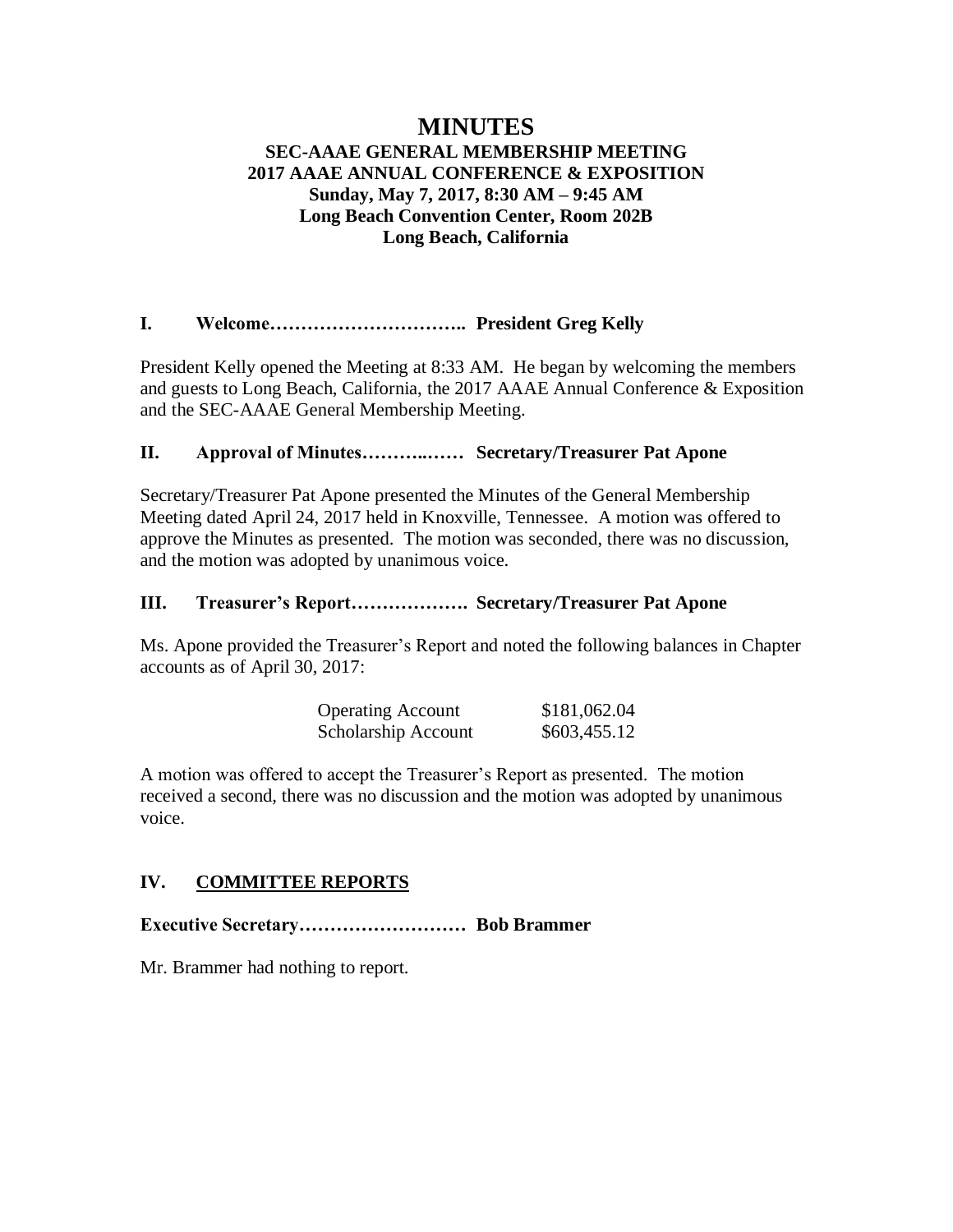#### **2017 Finance and Administration Conference…………………………………Stacy Kuba, Madam Chairman Rob Kelley, Co-Chairman**

Ms. Kuba and Mr. Kelley were not in attendance. Mr. Brammer reported a total of 179 attendees. There were 24 sponsors for a total of \$38,000.00 and 5 exhibitors for a total of \$5,515.00. This year's conference split with AAAE will be \$50,356.03.

# **2017 SEC-AAAE Annual Conference……Bill Marrison, Chairman**

#### *Knoxville, Tennessee*

Past President Bill Marrison noted that the Conference was very successful and he introduced Mihai Smighelschi who provided an in-depth review of the Conference. Both gentlemen received an ovation for a job well done.

#### **2018 SEC-AAAE Annual Conference……Richard Tucker, Chairman**

#### *Huntsville, Alabama*

Mr. Tucker was not in attendance. Mr. Brammer reported the dates for the conference are set for May 6-8, 2018. The hotel will be the Embassy Suites and room rates are \$169 per night. He noted that individuals interested in serving on the Conference Planning Committee may contact Mr. Vandeberg at [kvandeberg@hsvairport.org.](mailto:kvandeberg@hsvairport.org)

#### **2019 Annual Conference…………………. Scott Van Moppes**

*Myrtle Beach, South Carolina*

Past President Olmstead noted the conference planning was in progress and the band *America* had been secured for the host event at the Hard Rock Cafe.

#### **2020 Annual Conference…………………. Ron Mathieu**

#### *Little Rock, Arkansas*

Mr. Mathieu was not in attendance. Ms. Holliway noted the dates had been secured and negotiations were ongoing with the hotel.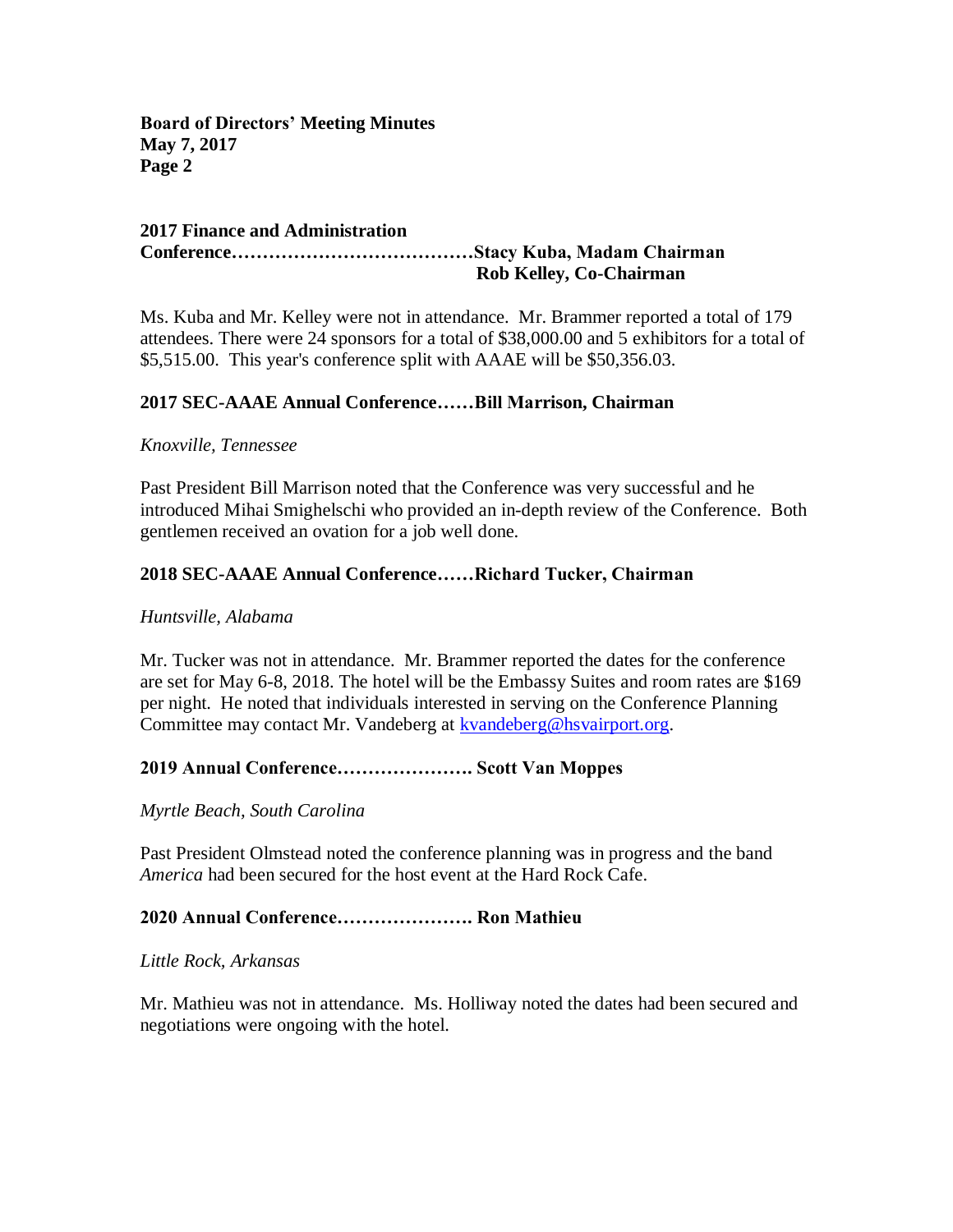#### **Professional Education Committee……… Mihai Smighelschi, Chairman**

Mr. Smighelschi noted no individuals from the southeast were seated for their oral exams at this Conference. Mr. Smighelschi noted that Cyrus Callum would be taking over as Chairman of the Board of Examiners.

| <b>Student Scholarship &amp; Academic</b> |                                 |
|-------------------------------------------|---------------------------------|
|                                           |                                 |
|                                           | Patrick Wilson, Co-Chairman     |
|                                           | Jerry Brienza, Co-Vice Chairman |
|                                           | Justin Held, Co-Vice Chairman   |

Mr. Reisman noted the SAMA Scholarship Program continues to be very successful with 13 scholarships awarded this year for a total of \$26,000. He added that he would be stepping down as Chairman. Mr. Patrick Wilson will step-up as Chairman and Mr. Jerry Brienza will step-up to take over the Internship Program. It was noted Mr. Justin Helm from Shelbyville, Tennessee will join the Committee during the next Fiscal Year.

Mr. Wilson reported on the success of the Internship Program and reported that 7 internships were committed. He noted that the Internship Program has become one of the Chapter's more successful programs.

#### **Membership Development**

**Committee……………………………….... April Cameron, Madam Chairman**

Ms. Cameron was not in attendance. Mr. Brammer reported the Committee had thus far produced 87 Executive Members, 16 Corporate Members, 9 Participating Members and 3 Affiliate Members for a total of 115 new members. He noted a new all-time high of 641 members in the Chapter.

| Corporate Liaison CommitteeConnie Gowder, Madam Chairman |                                 |
|----------------------------------------------------------|---------------------------------|
|                                                          | <b>John Walz, Vice Chairman</b> |

Ms. Gowder and Mr. Walz were not in attendance.

#### **Conference Financial Oversight**

**Committee…................................................ John Rauback, Chairman**

Mr. Rauback had nothing to report.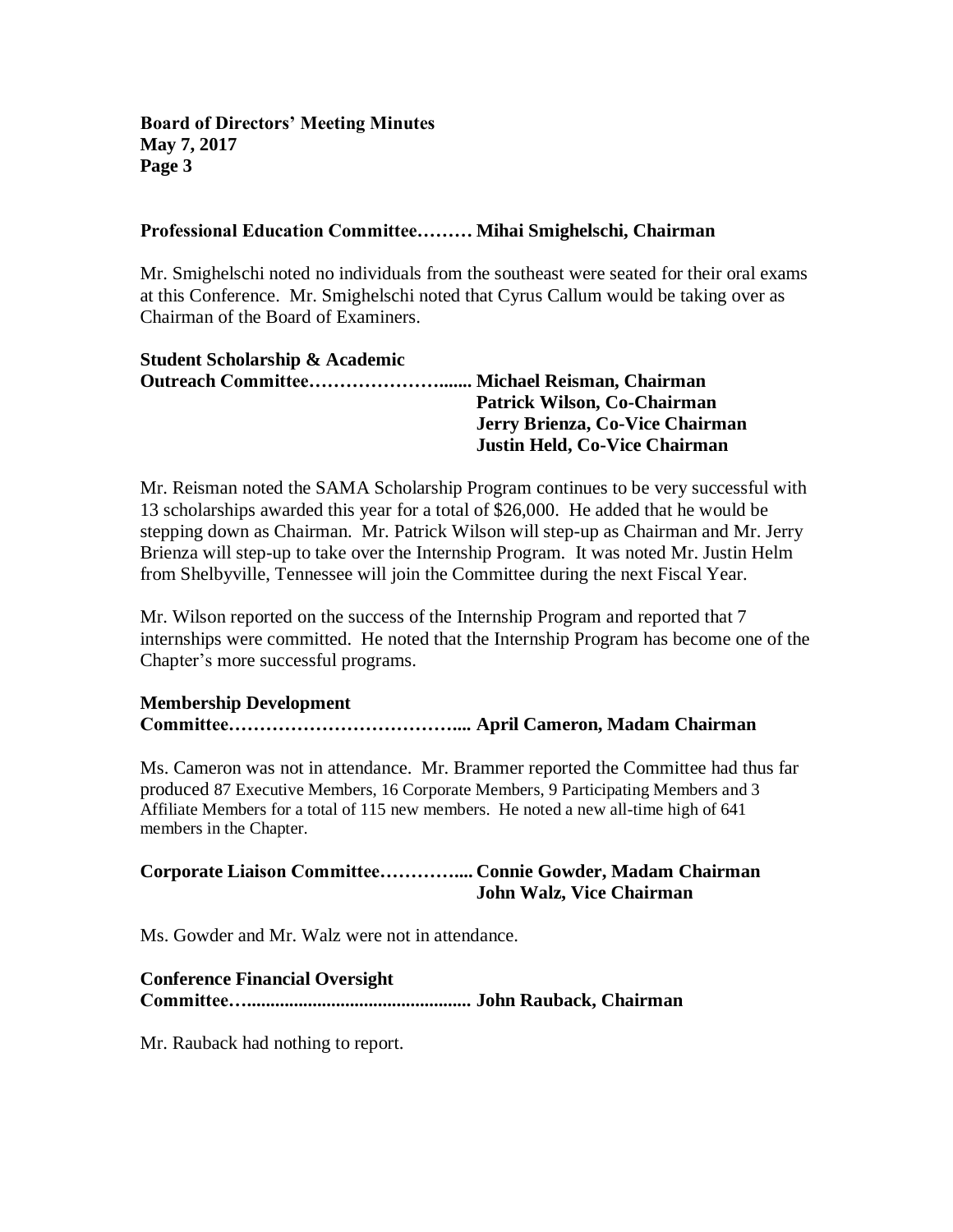#### **Emerging Airport Leaders Program…… Jason Terreri, Chairman**

Mr. Terreri was not in attendnace. Mr. Cyrus Callum updated the Board on the goals of the Program and the completion of a 360 survey being provided the 18 indivuduals currently in the Program. He noted that the Program was open to corporate members as well as airport employees and one of the goals was to intergrate these individuals into the Chapter.

## **Conference Site Selection Committee…… Claudia Holliway, Madam Chairman**

Ms. Holliway noted that three cities were interviewed for the 2019 and 2020 SEC-AAAE Annual Conference venues and Myrtle Beach, SC (2019) and Little Rock, AR (2020) were ratified by the General Membership in Knoxville, TN. She added that Roanoke, VA also provided an outstanding presentation and it was unfortunate that only two venues were immediately available. Ms. Holliway noted Dave King, Jack Christine, and Patrick Wilson also served on the Committee and she recommended the new SEC-AAAE administration consider securing venues for 2021 and 2022.

## **Resolutions & Bylaws…………………….. Bob Brammer**

Mr. Brammer had nothing to report.

# **Nominations Committee………………….. Immediate Past President Judi Olmstead**

Immediate Past President Judi Olmstead, AAE noted the Nominations Committee, consisting of she and past presidents Lew Bleiweis, AAE and Tommy Bibb, AAE. Ms. Olmstead noted the following nominations were ratified by the General Membership at the Knoxville Conference:

SEC-AAAE Immediate Past President – Greg Kelly, AAE SEC-AAAE President – Toney Coleman, AAE SEC-AAAE President-Elect – Pat Apone, AAE SEC-AAAE Secretary/Treasurer – Michael Reisman, AAE SEC-AAAE Board of Directors, Member-at-Large – Mihai Smighelschi, AAE

AAAE Nominating Committee Representative – Kelly L. Johnson, AAE

Past President Olmstead noted the Chapter recommended the following endorsements moved to the AAAE Nominating Committee for consideration by the AAAE membership: